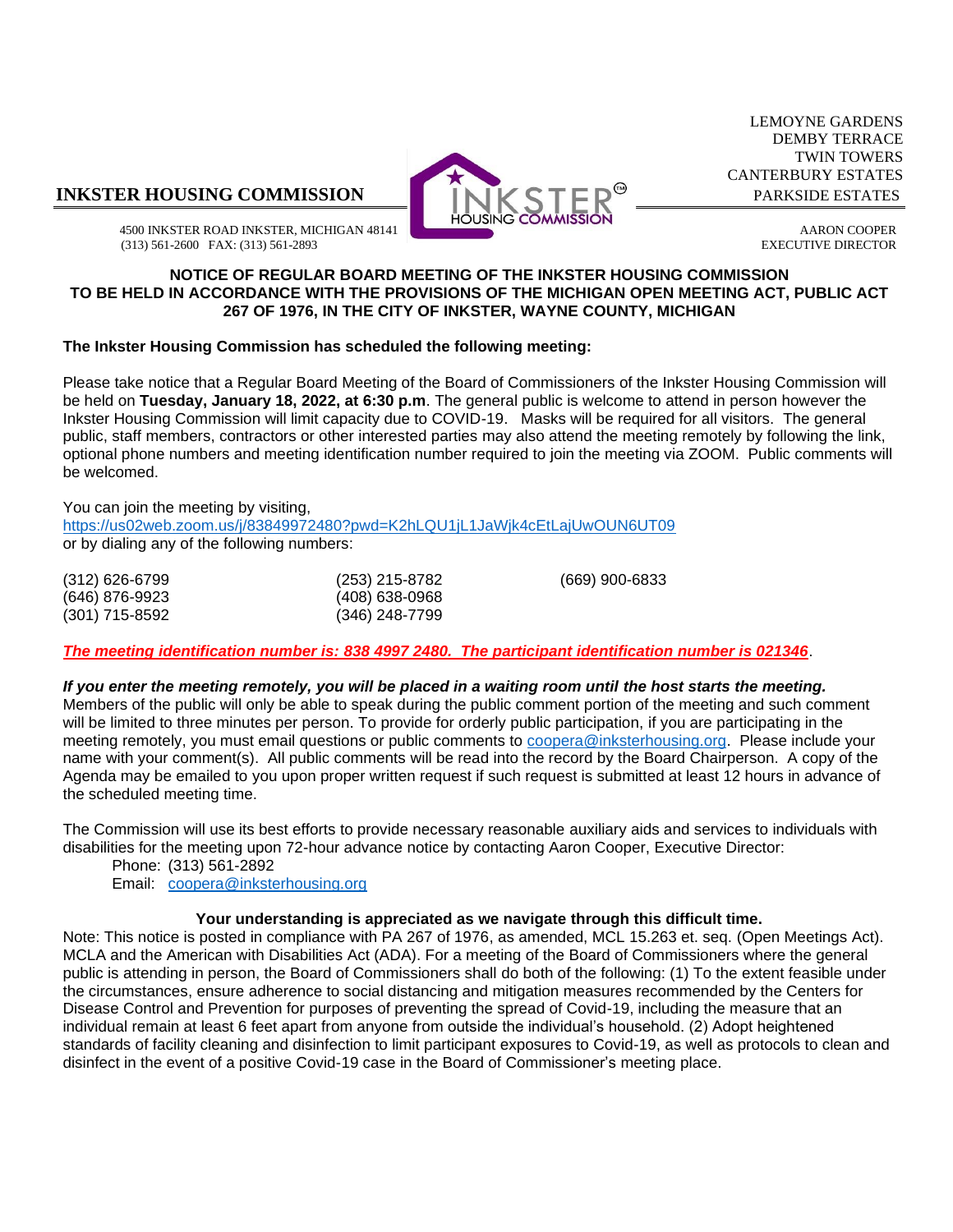

## **INKSTER HOUSING COMMISSION BOARD OF COMMISSIONERS REGULAR BOARD MEETING Tuesday, January 18, 2022 6:30 P.M.**

# **AGENDA**

- **1. Call of Meeting to Order-Chairperson, William Miller** a. Roll Call- Executive Director, Aaron Cooper
- **2. Agenda – Approval of January 18, 2022, Agenda**
- **3. Approval of December 21, 2021, Board Meeting Minutes**
- **4. Public Comment**
	- a. In accordance with Resolution 18-08-01 (Amended)
- **5. Inkster Housing Commission's Action/ Items/ Board Resolutions**
	- **a. Resolution 21-12-01:** Authorization for Inkster Housing Commission to Adopt the Inkster Housing Commission Community Center Policy for the Floyd B. Simmons Center
	- **b. Resolution 22-01-01:** COVID-19 Policy Updates to Inkster Housing Commission's Personnel Policy Handbook
- **6. Resident Council Report**
- **7. Executive Director Report**
- **8. Committee Updates**
	- a. Finance Committee
	- b. Security Committee
	- c. Personnel Committee
	- d. Operations Committee
	- e. Procurement Committee
- **9. Inkster Housing Commission's Information Items (Consent Report Items)**
	- a. Finance
	- b. Asset Management